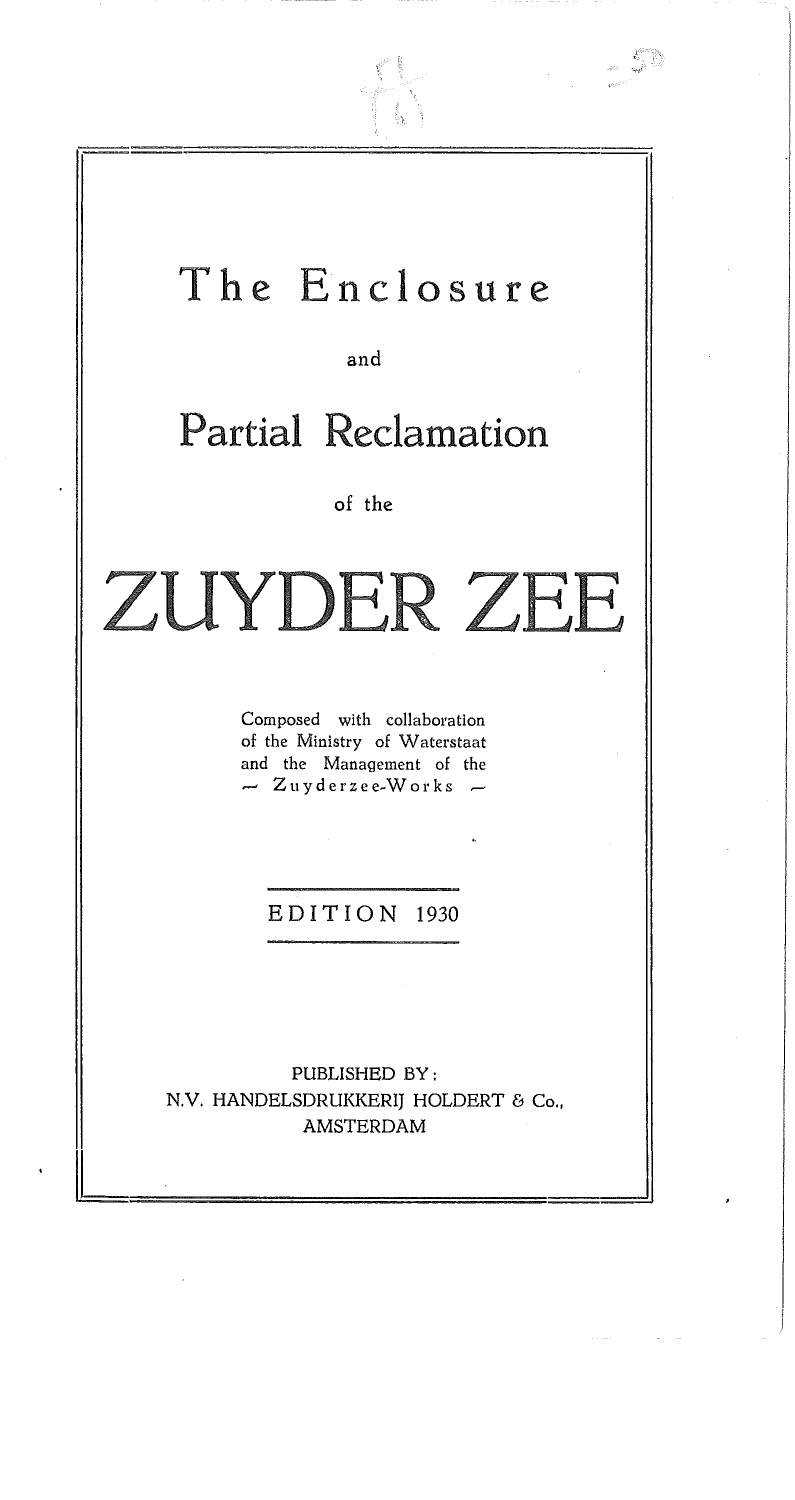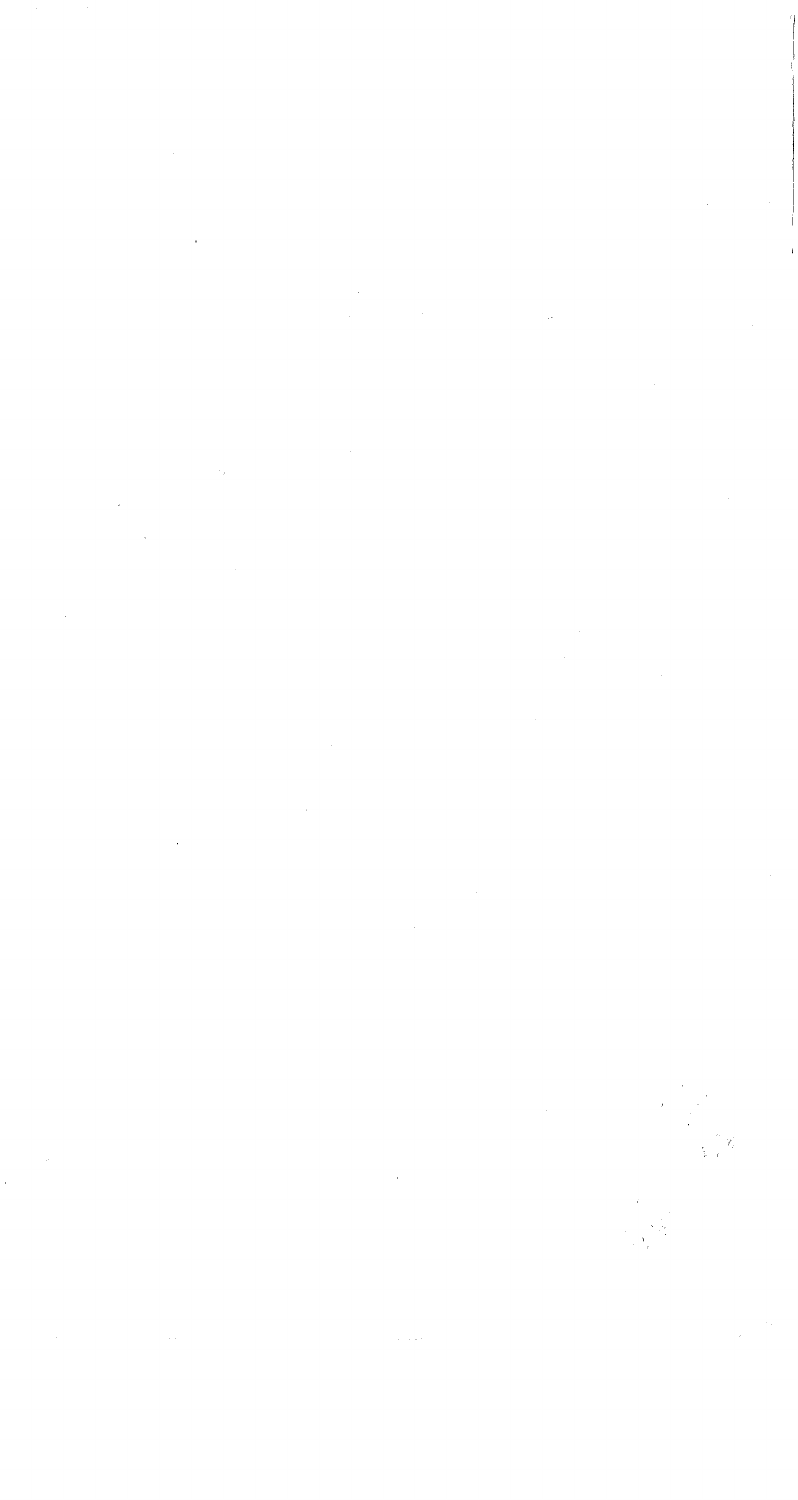# The Enclosure and Partial Reclamation of the Zuydcr Zee.

### PARTS OF THE WORKS.

HE execution of the Zuyderzeeworks consists of two parts, viz.:

The enclosing to prevent the water of the North Sea to penetrate the area of the Zuyderzee destined to be embanked; and

the r e c I a m a t i o n, by which parts of the enclosed area after having been embanked, will be drained and the reclaimed seabottom made suitable for cultivation and for inhabitation.

### GENERAL SCHEME.

According to the scheme projected by the late Dr. C. LELY. C.E., the Zuyderzee will be enclosed by a dam, running from Van Ewijckssluis, a village on the coast of the province of North Holland, to the isle of Wieringen, thereby crossing the channel of the Amsteldiep (length  $1\frac{1}{2}$  mile) and by another dam from the east point of Wieringen to the village of Zurig on the coast of the province of Friesland (length  $18\frac{1}{2}$  miles). South of the enclosing dam the reclamation of the Zuyderzee will take place by embanking and draining separately four parts or p o  $1 d$  e r s, with a total area of about  $550.000$  acres, leaving out in the centre a large area of water (about  $270.000<$ ) acres) provisionally called the  $Y$  s s e l L a k e; this lake is to collect the water of the rivers Yssel, Zwartewater and Veoht, and of some other small rivers and arterial drainage systems, besides the water pumped from the reclaimed polders.

The surplus water of the Yssel Lake is to be discharged into the open part of the Zuyderzee through 25 sluices (each wide 40 ft.) built in the enclosing dam, I *5* sluices near Den Oever (Wieringen) and the remaining 10 sluices on the shoals of Kornwerderzand. In connection with each group of sluices ship-locks will be built, namely one at Den Oever, and two at Kornwerderzand, on behalf of inland navigation.

Eastward of Amsterdam, a small lake called the Y-lake (area 20.000 acres) wiU be left, separated from the Yssel Lake by locks. On behalf of inland navigation and the drai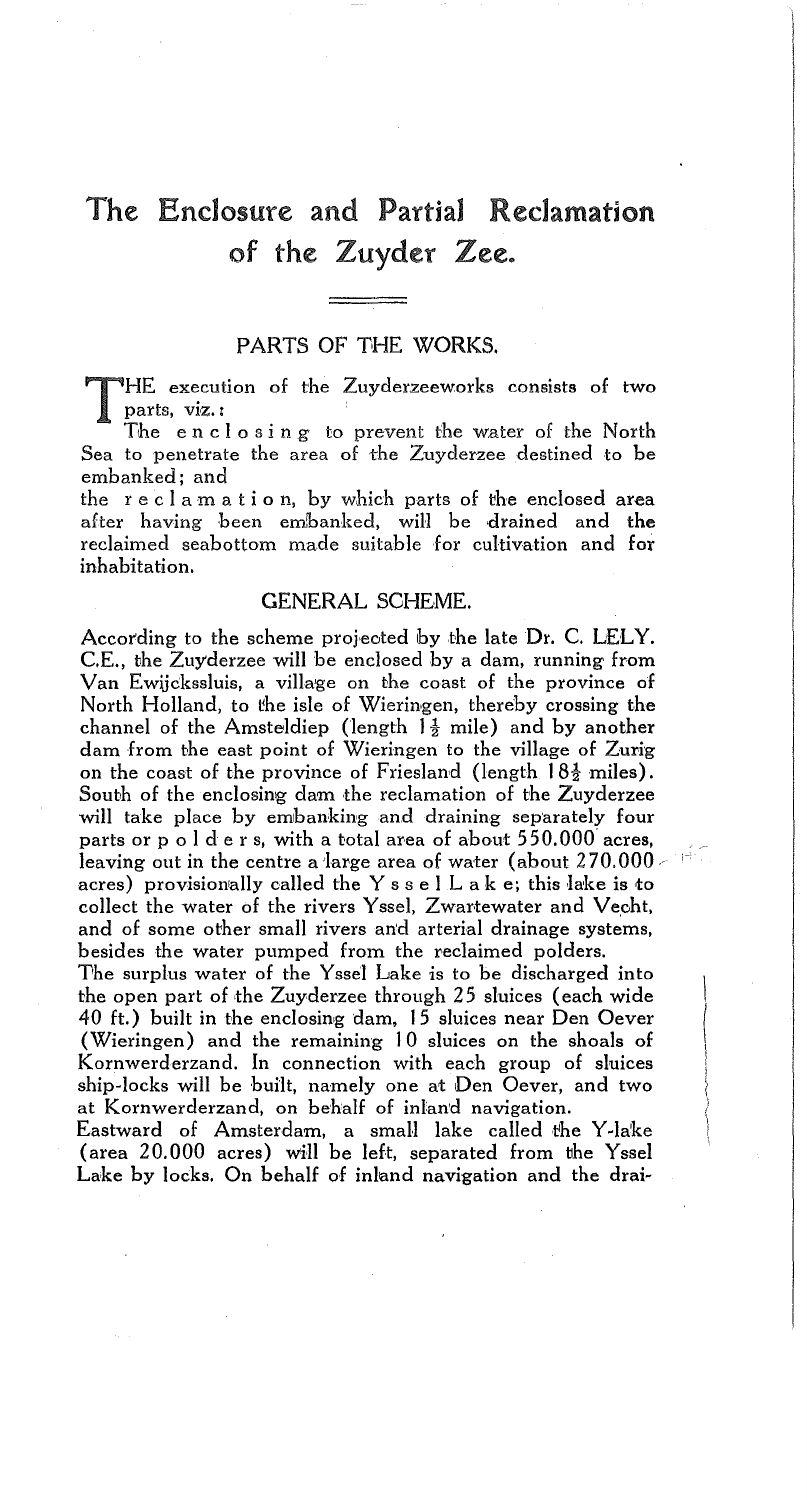ning of the low lands behind the new polders a chain of channels will be left around the reclaimed areas.

### IMPORTANCE OF THE ENCLOSING DAM.

The act of June 14th 1918, prescribing the execution of the Zuyderzeeworks is based on the consideration that the enclosing of the Zuyderzee and the redaiming of certain parts within the enclosure ought to be undertaken in the interest of the country. Every one will readily understand that land reclaiming, in this case by drainage, is profitable to the country.

The importance of the enclosing, however, is not so evident, as it is quite possible to embank and reclaim the polders separately without enclosing the Zuyderzee. But the works, undertaken at present have another purpose besides the reclamation of land. In this they resemble some of the drainage schemes achieved in the 19th century (for instance the draining of the Haarlem lake), in which the reclaiming of land was made subservient to the improvement of the drainage conditions of the adjoining districts.

Likewise, by the execution of the Zuyderzeeworks, a solution is aimed at, by which the drainage interests of the country around the Zuyderzee will tell to full advantage as well as the reclaiming of land.

Besides, by embanking parts of the Zuyderzee, according to the scheme, but without constructing the enclosing dam, a funnel shaped area would remain between the embankments, in which during Northwesterly gales the storm tide would be ,driven and the seawater would accumulate to such a height, that the safety of the banks would be seriously endangered. The construction of the enclosing dam will prevent this, and moreover offer a number of other advantages, viz.:

- 1<sup>o</sup>. the establishment of the Yssel Lake, as a freshwater lake; this fact is of great importance especially for the provinces of Northholland and Friesland, where in rhe dry period from April to August fresh water is badly wanted (for agricuitural, horticultural and industrial purposes; for drinking water for the cattle; for the interests of public health and of inland navigation on the canals of the province of Friesland);
- $2^\circ$ . improved drainage of the districts around the enclosed area;
- 3<sup>o</sup>. less costs of maintenance of the existing banks along the coast of the Zuyderzee;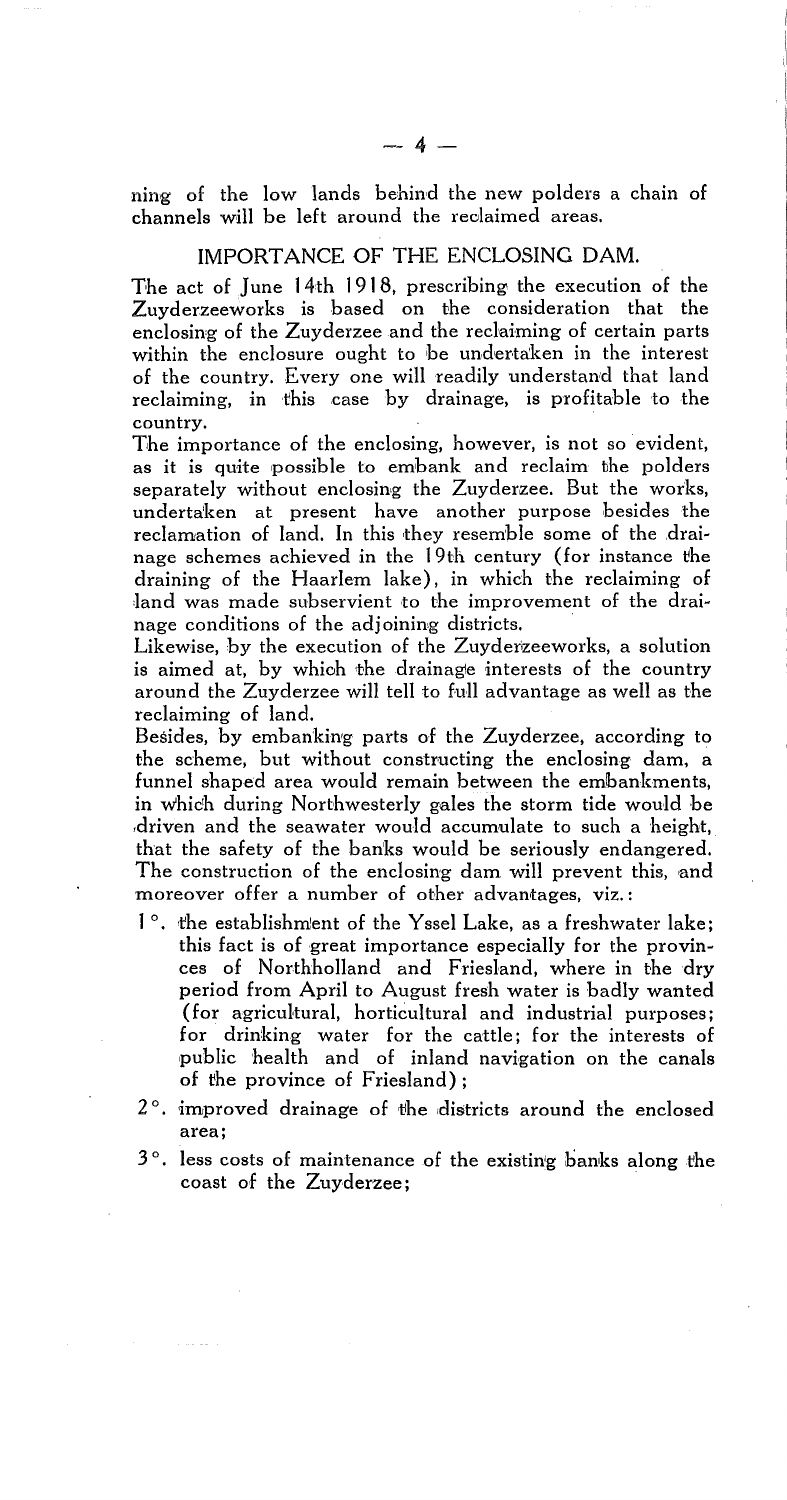- 4 °, prevention of periodical as well as of unlooked for inundations;
- 5 °, protection of the built areas of some small towns on the sea coast from being flooded during storm tides;
- $6^\circ$ , more regular and faster traffic (by railway and road along the enclosing dam) between the provinces of Northholland and Friesland;
- 7°. safer navigation upon the Yssel Lake.
- 8 °, possibility of developing fresh water fishery upon the Yssel Lake,

Furthermore the enclosing dam allows to decrease the dimensions of the polder embankments, which will not be exposed to stormtides (except the embankment of the N.W, polder called the Wieringermeer, which has been constructed, simultaneously with the enclosing dam and therefore has been built with a heavier profile, thereby economizing considerably on the costs. And finally the construction of this vast work will have some significance in combating unemployment. As far as possible, the different advantages have been valuated in money; the first mentioned advantage has been estimated at more than  $\pounds 8.000.000...$  while the other advantages have been estimated to represent a capitalised value of about  $£ 1.500.000.$ —.

For this reason the government have taken the attitude, that the enclosure of the Zuyderzee is of such paramount importance to a large part of the country, and of such an eminent value, that, apart from the other works, it ought to be executed in the public interest.

### CONSTRUCTION OF THE ENCLOSING DAM.

The dam is made of materials dredged from the bottom of the Zuyderzee; it consists of a core of boulder clay and behind this core a body of sand, covered with a layer of clay or boulder clay.

Boulder clay is a tough kind of loam mixed with boulders of different dimensions; it is found in the bottom of the Zuyderzee in different places, as well as on the isle of Wieringen and on the south coast of the province of Friesland. It has proved to be quite fit to resist the scouring action of flowing water. For that reason, when constructing a given part of the dam, the work is started by first dumping under water the core of boulder clay to as high a level as possible, and then the sand behind it. This dumping is done from hopper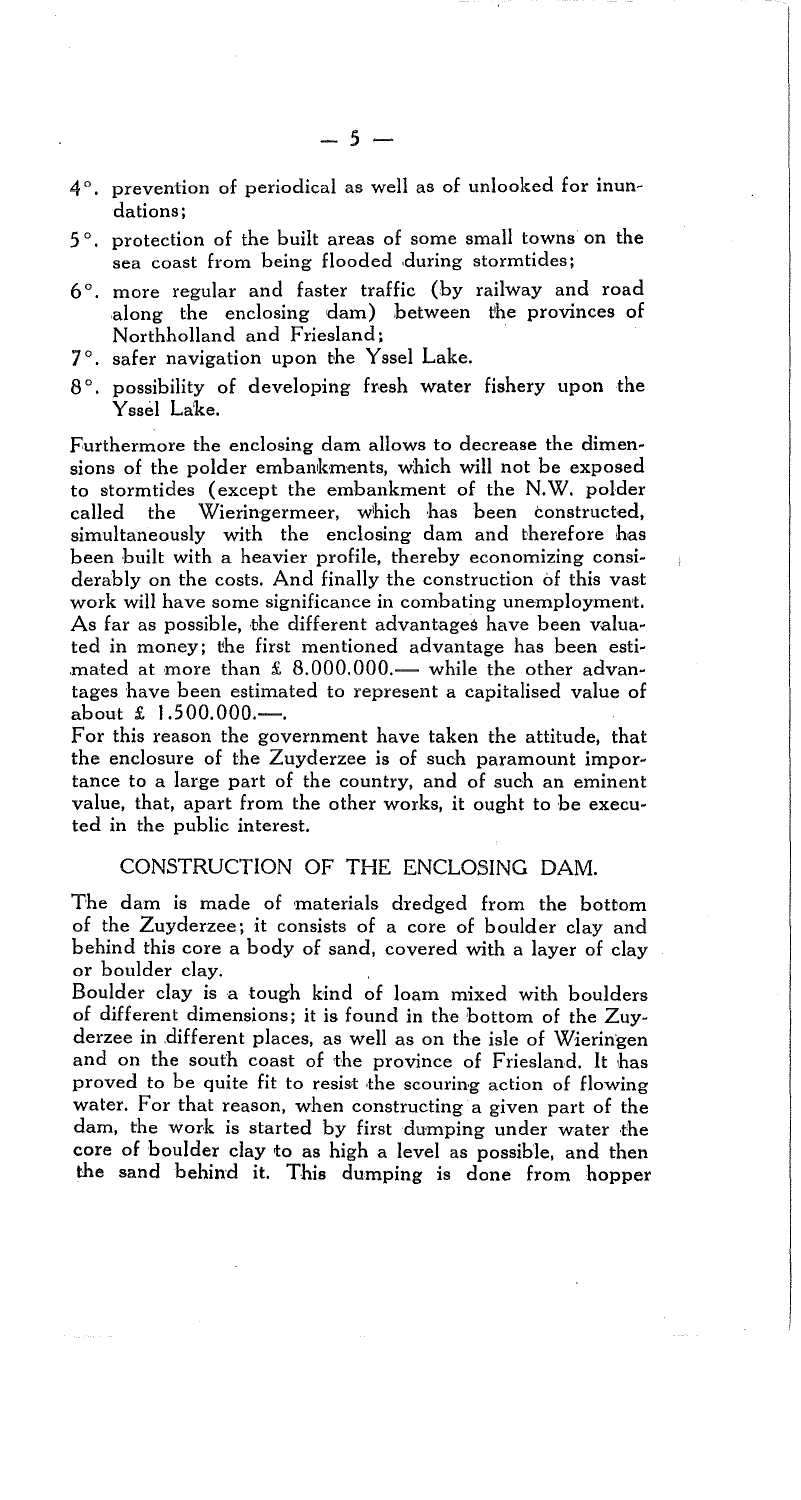barges having a hold with valves in the bottom: by opening the valves, the contents of the hold are discharged on the right spot.

After dumping has become impracticable by lack of depth, the remaining part of the boulder clay is discharged from the barges by floating grapple cranes. The remaining sand is conveyed by suction dredges discharging it from barges through pipes after having mixed it with a sufficient quantity of water; the water then flows sideways away and the sand is deposited. The boulder clay used for covering the sandbody is generally deposited on the dam: by conveying belts or by floating grapple cmnes.

The required boulder clay and sand are drawn from the sea bottom: the boulder clay by bucket dredges, the sand by suction dredges and sometimes also by bucket dredges.

Finally the body of the dam is protected against wave-action, below the waterline by mattresses of brushwork weighted with riprap, and above the water, up to a certain level, by a stone facing of basalt from the Rhine or limestone from the Meuse, and above this level by turfing,

### SEQUENCE OF THE DIFFERENT ENCLOSING WORKS.

When noticing the fact, that the construction of enclosing dam is started in several places simultaneously, and not from one point, for instance Wieringen towards the opposite coast, one is inclined to ask whether a special reason has led to this method of construction.

This reason exists indeed,

In the construction of the enclosing dam one of the principles observed is, that as large a part of the work must be made without notably disturbing the existing tidal currents. By strictly adhering to this principle, it becomes possible to build long stretches of the dam before the velocity of the currents has increased considerably. On that account it was necessary to start the construction in places, where the tidal movement is slow, i.e. on the shoals. Consequently in 1928 the section of the enclosing dam between the foundation pit on the Kornwerderzand and the coast of Friesland was built on the shallows of Makkummerwaard (length about 4000 yards). Likewise in 1929 a section of 2200 yards with two construction harbours on both sides of the dam, was finished on the shoals of Breezand, about half-way between Wieringen and Kornwerderzand; in this way a startingpoint was obtained, from which the construction will be continued in two direc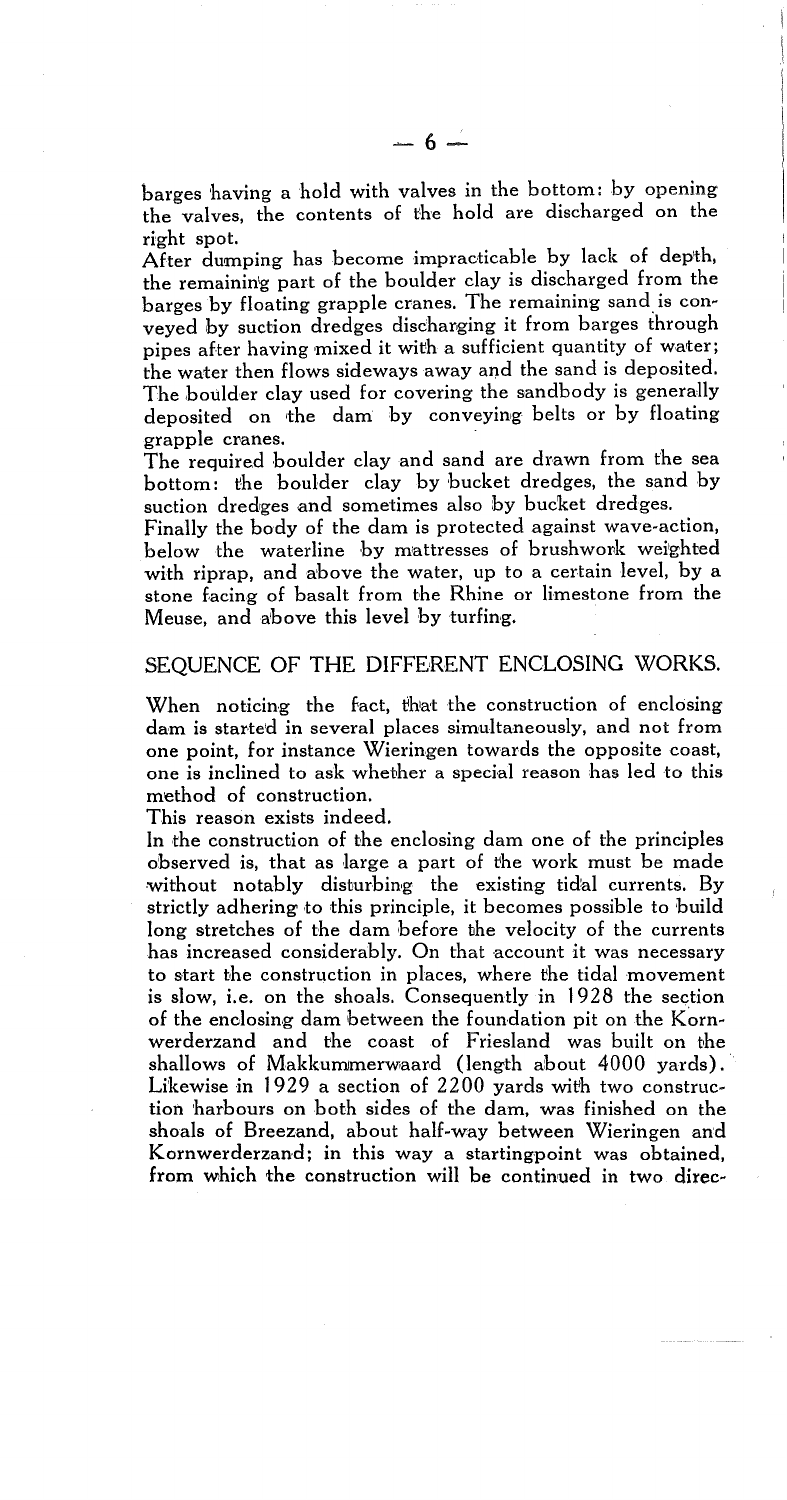Moreover, it was found that it is possible to limit considerably the depth of the different channels at the point, where they are to be crossed by rthe enclosing dam, by building an artificial sill below the water level without restricting significantly the capacity of these channels. Consequently by constructing sill dams in the deeper channels, a large part of the work, can be achieved without disturbing the tidal movement. Increase of velocity of the currents in places, where at present they are slow, is not to be feared either; therefore the construction of the dam in these places will not be hindered. For this reason, the building of the sill damms is being executed in the first stage of the enclosure.

In  $1929$  the sill of the channel - ,,de Middelgronden", westward of Kornwerderzand, has been finished, and the construction of the sill of the channel  $-$ , de Vlieter" (about 3 miles east of Wieringen) has been started.

The works have progressed favourably in 1929; accordingly it was possible to build another section of 1200 yards length on the shoals, east of Wieringen between the channels ,,het Gaatje" and ,,het Zwin".

The above mentioned sections of the enclosing dam are to be lengthened and extended over the shallows towards the deeper. channels in which the sill dams have been made; finally, by building a boulder clay dam on top of these sills the last' openings will be filled up and the final closing will be achieved,

For the whole winter season preceding the final closing the idal currents from and towards the Zuyderzee will have only the sill dams left to run across. During storm tides the crests of these dams will evidently be exposed to the scouring action of very strong currents; they must be able to withstand 'this action, without suffering much damage until the moment of final closing, otherwise serious consequences might be involved.

The sill dams are being made of boulder clay, but as it was deemed that even this material will not stand the very strong currents expected during the last winter before closing, they are protected by a covering of strong mattresses of brushwork, weighted with heavy riprap. This protection is extended to cover the sea bottom over a certain length on both sides of the sills, to prevent scouring in these places.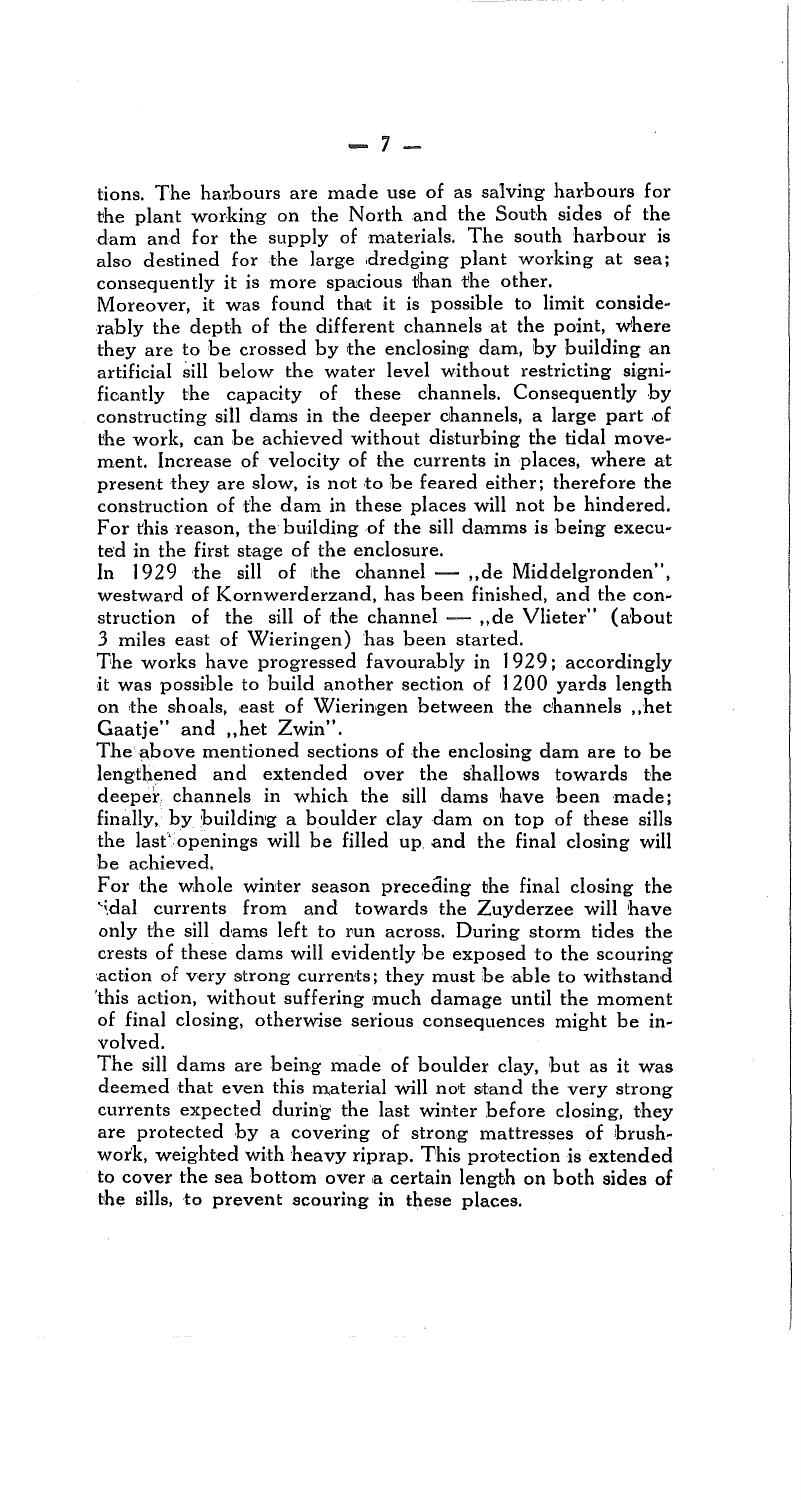### FINISHING THE ENCLOSING DAM.

The enclosure was started in 1924 by building the enclosing dam across the Amsteldiep, while in 1927 the construction of the dam 'between Wieringen and Friesland began.

Though at first the complete finishing of the dam was expected during the year 1934, the expeditious execution will probably make it possible to have tihe work finished in 1932. To this end, of the still remaining length, of  $12\frac{1}{2}$  miles of the enclosing dam in the years 1930, 1931 and 1932, sections of about  $5\frac{1}{4}$  m., 5 m. and  $2\frac{1}{4}$  m. length will have to be built.

### SLUICES AND LOCKS IN THE ENCLOSING DAM.

The locks and sluices designed in the enclosing dam on behalf of navigation and of the discharging of the surplus water of the Y ssel Lake include:

- a). at D en O ever, east of Wieringen: 3 sets of 5 sluices each, with a length of 165 ft. and a width of nearly 40 ft., consequently a total width of 600 ft. besides a ship-lock wide 46 ft. with an intermediate pair of gates and a maximum length of 465 ft., destined for ships of 2000 (metrical) tons with tug. Each set of five sluices bears upon a continuous foundation slab of reinforced concrete, measuring 290 by 165 ft. and thick 4 ft. 3 in., laid directly on the subsoil of the boulder clay. The construction was started in February 1927.
- b). 0 n the K o r n w er de r z and, a b out 2½ miles from the coast of Friesland: 2 sets of 5 sluices, similar to the above mentioned, with a total width of 400 ft., besides two ship locks, one of 46 ft. width and 465 ft. length (without intermediate gates), and one wide 29 ft. 6 in. and long 230 ft. intended for ships of 600 (metrical) tons.

Owing to the condition of the subsoil as revealed bij borings, it was resolved to make the continuous reinforced concrete slabs bear upon a foundation of wooden piles, of which 12.000 were required.

The construction was started March 1928.

On behalf of the traffic by railway and road along the enclosing dam, the approaches of the locks are to be crossed by swing-bridges. The different sets of sluices have a distance of about 295 ft., between the sets, smal sections of the enclosing dam are constructed.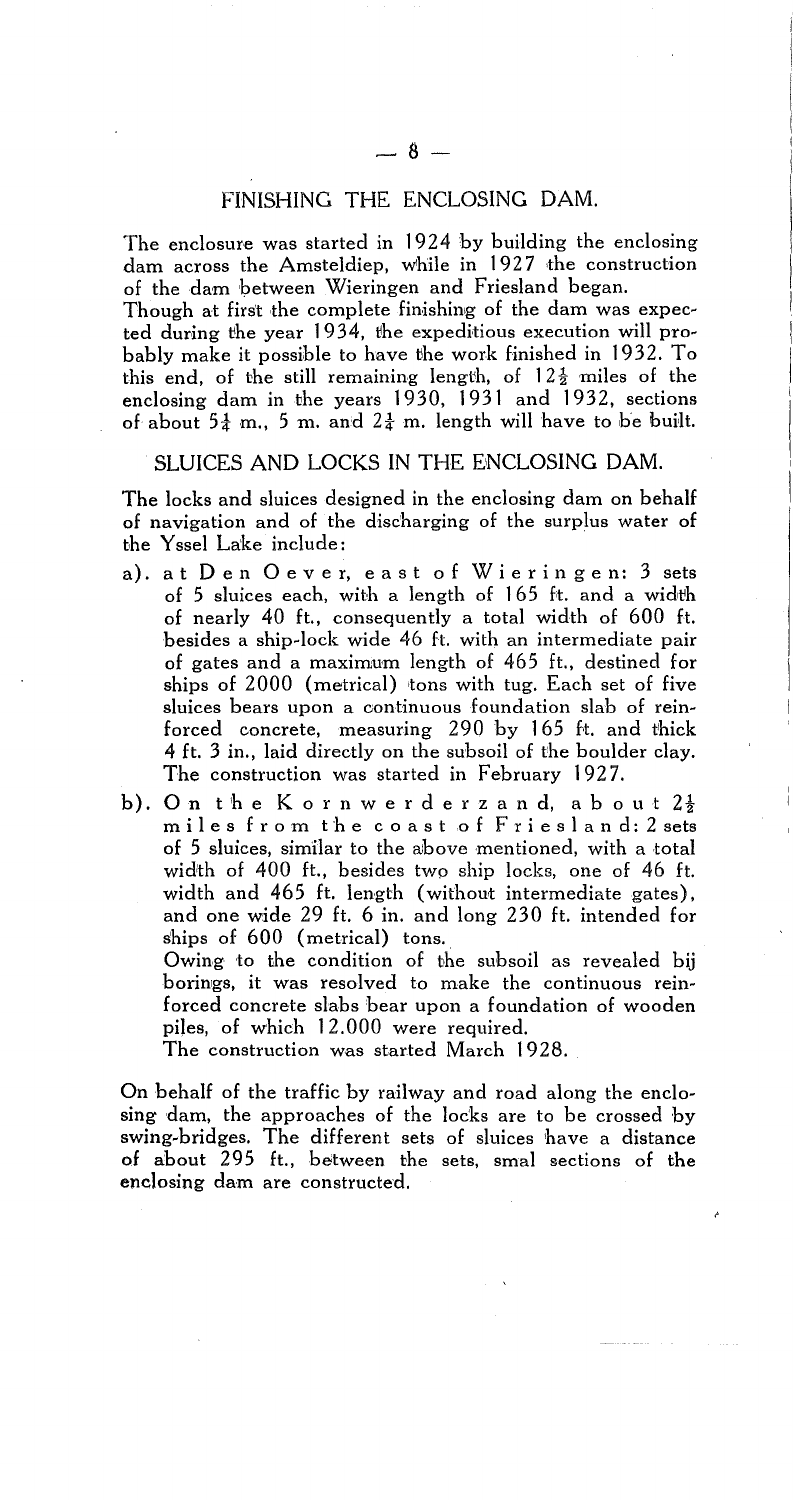The sluices and locks are being built upon the excavated sea bottom, which had first to be enclosed by a temporary banking and drained afterwards: small polders (of 75 acres) performing the duty of foundation pits. These temporary bankings will have to be removed again as far as necessary, when the sluices and locks will be put on the service. The locks have to be used already before the enclosing dam is quite finished, towards the end of 1930 or the beginning of 1931. The sluices will have to start working approximately one year later.

Each sluice is provided with one pair of steel tidal gates and with two steel sluice gates travelling up and down between reinforced concrete towers.

### THE BALGZAND CANAL WITH BRIDGE.

In the years 1924–1925 the enclosing dam accross the Amsteldiep between the coast of North Holland and Wieringen has been built. It was to he expected, that the closing of this channel would cause an extensive accretion of the coast near the point where the enclosing dam meets it, and that, consequently, the level of low water was to rise, and the drainage by gravitation of the Anna Paulownapolder (a district in the neighbourhood) through the sluice, called Van Ewijckssluis, south of the junction, would be hindered.

To meet this deficiency the Balgzand canal was dredged in the years 1923 to 1925 along the coast on the sea-side of the existing bank from Van Ewijckssluis to Oostoever. By means of this discharge canal, the evacuation of the Anna Paulownapolder was transferred to the Nieuwe Diep, the harbour channel of Helder.

Besides serving as a discharge for the above mentioned polder, the Balgzand canal constitutes a part of the canal, required as a consequence of the reclamation of the Wieringermeer, to receive the discharge water of the polders along the adjiacent coast between Aaritswoud and Van Ewijckssluis, which formerly was evacuated into that part of the Zuyderzee.

At the same time the canal will serve inland navigation to and from the small harbours on that coast; otherwise by the closing of the Amsteldiep and the embanking of the Wieringermeer they would have been cut off.

As long as the Wieringermeer had not yet been embanked, the canal between Van Ewijckssluis and Oostoever was closed by a temporary dam near the former locality, in order to pre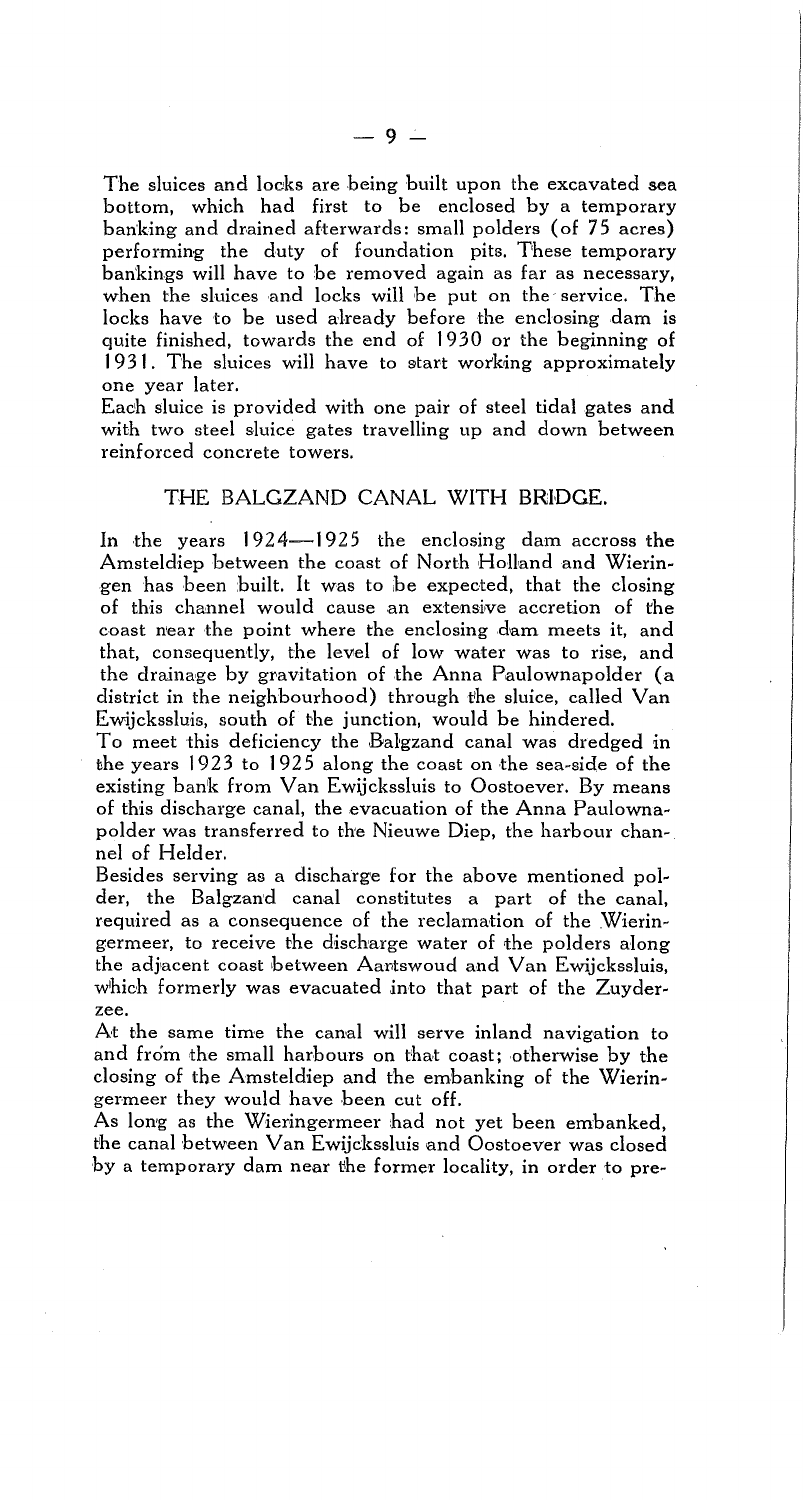vent the storm-tides in the Wieringermeer to penetrate into and damage the canal. This dam was also made use of to make a communication between the isle of Wieringen and the continent, in anticipation of the construction of a bridge across the canal for railway and road traffic, The bridge was built in 1929 and opened to traffic in September of the same year; then the temporary dam was dredged away within a week, and the Wieringermeer was brought into communication with the Balgzand canal; through the pass of Kolhorn (then still kept open) the canal from Kolhorn to Oostpunt and the Amstel Lake. This communication at the same time offered an opportunity to evacuate part of the water in the Wieringermeer before the pumping was started,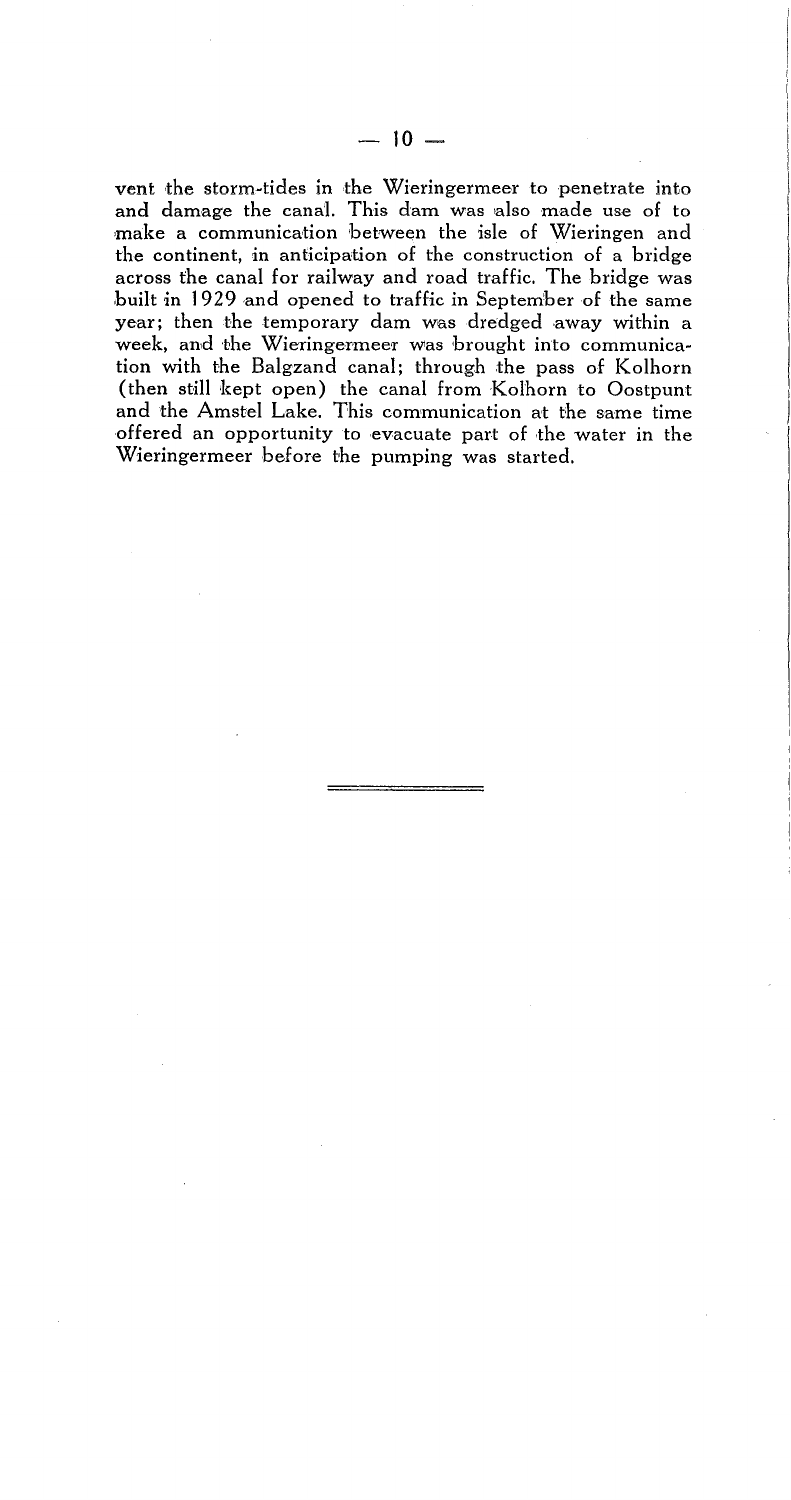# Embanking and draining the Wieringermeer.

THOUGH !:'he benefit of land-reclamation is evident, it may be of some interest to consider the significance of the undertaking to the country.

It has been mentioned that the reclamation of the Zuyderzee includes four polders, **viz.,** 

|  |  | a north-east polder, area  135.000 acres |  |
|--|--|------------------------------------------|--|
|  |  | a south-east polder, area  230.000 acres |  |
|  |  | a south-west polder, area  135.000 acres |  |

total area 550.000 acres

*i.e.* approximately 7% of the total and about 10% of the arable area of the Netherlands, a surfice corresponding to that of the province of Groningen.

### INCREASE AND DEGREASE OF ARABLE LAND.

According to the statistics published in 1924, the increase of territory in the Netherlands by embanking and reclamation has been about  $250.000$  acres since 1846; the following of waste land has yielded an increase of arable land of about 800.000 acres; consequently during the last century the total increase of cultivable land has been more than  $1.000.000$  acres, giving an average of 10.000 acres per year.

On the other hand there has been a serious loss.

During the years 1833-1922 the increase of built areas in the Netherlands has been about  $80.000$  acres, proving that the growth of the population leads to a notable decrease of the cultivable area, a decrease still progressing.

By extension of towns, construction of roads, canals and harbours, in the  $10$  year period  $1912-1921$  a surface of more than 60,000 acres has been withdrawn from cultivation, giving a loss of 6000 acres per year; this leaves a balance of only 4000 acres for the increase, while the population is growing fast.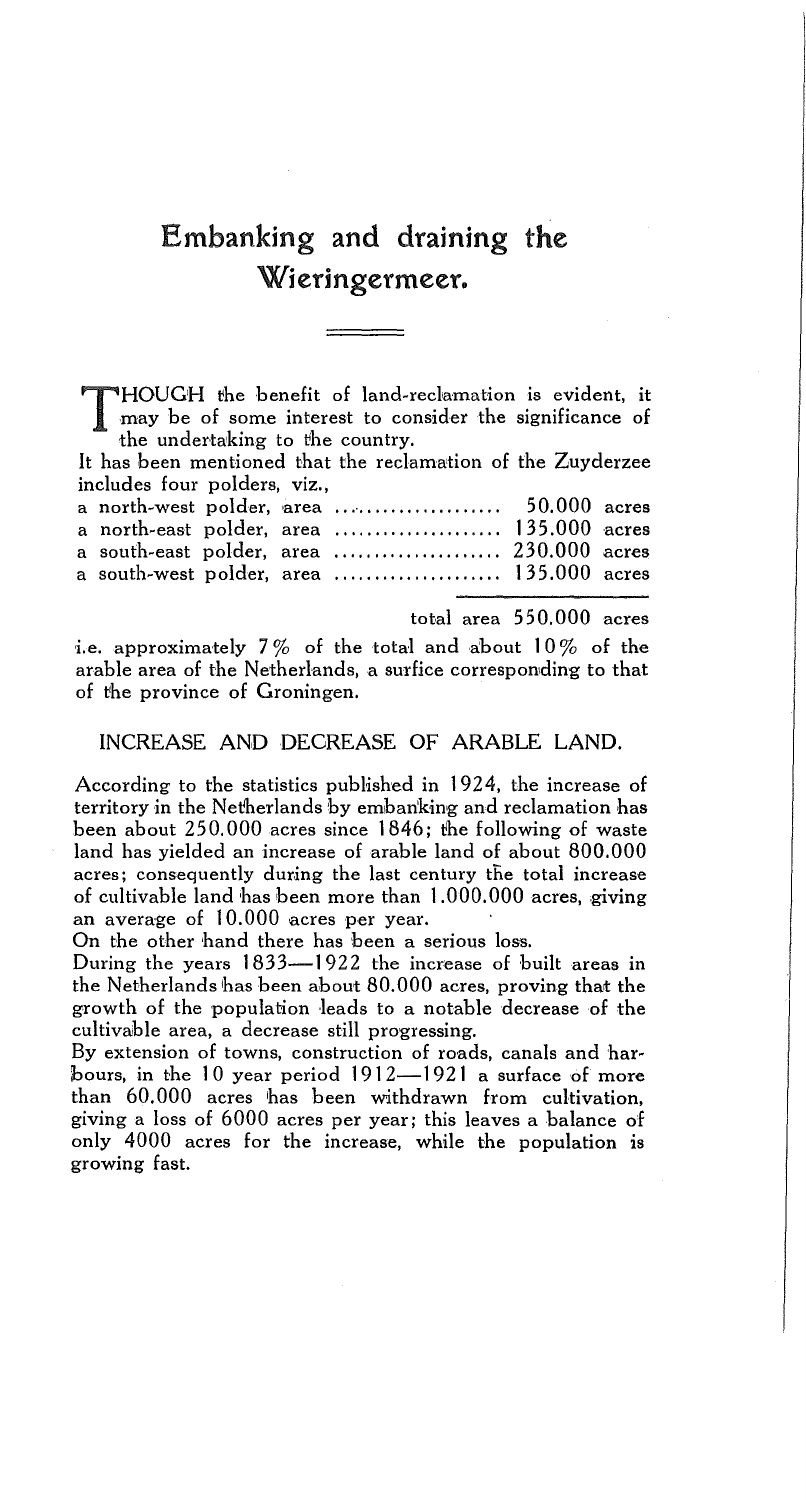Anyhow, there are many indications of a shortage of arable land in the Netherlands, and the increase of the rural population accentuates this shortage more and more.

These indications are given by the high prices of the land (both in purchase and lease); by the large members of persons interested in public sales and locations of land; by the deserting of the land by young farmers, tired of waiting for their opportunity; by the exploitation in community by the children of the parents estate, because the opportunity of separate establishment is wanting; by the unnatural extension of horticulture; by the ever progressing splitting up of holdings for want of arable land, which in the long run will affect seriously the economic strength of agriculture. Evidently this look-out is rather alarming for this country, obliged to lean on its rural industry for a large part.

### CULTIVATING OF WASTE LANDS A RELIEF?

Many times the question has been asked, why cultivation of waste lands is not undertaken on a larger scale than heretofore. It must be borne in mind, however that the avalable area of waste lands, fit for cultivation, has already been reduced considerably. The total area of waste lands in the Netherlands amounts to 1.150.000 acres; a large part of these is totally unfit for cultivation, and will have to be afforestated; and even an intensive fallowing of the remaining lands could never meet the demand of arable land of the farmers on the lighter soils.

It has been pointed out moreover, that especially in the districts of the heavy clay and the pasture-grounds, resembling most the soils to be reclaimed from the Zuyderzee, the shortage of arable land is stronger felt, and it is quite unavoidable to take measures to remedy this situation.

Though originally it was intended to enclose the Zuyderzee first and to start the reclamation works afterwards, in view of the shortage of land, it has been resolved to undertake the reclamation of .the Wieringermeer at the same time with the enclosing.

It is expected that the realization of the whole reclamation scheme will supply about 6000 holdings with an economical area, giving prosperity to a financially strong rural population.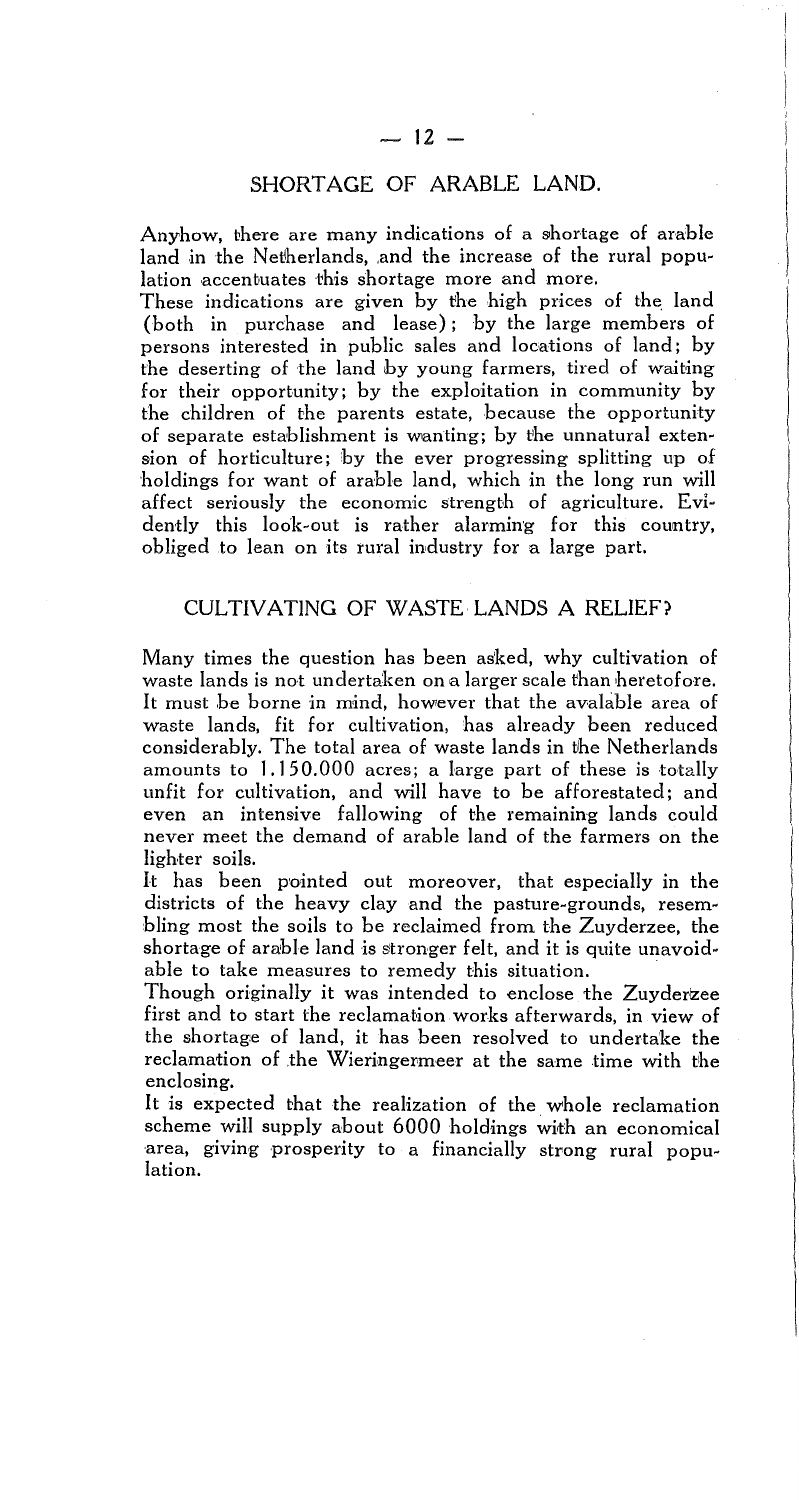### EMBANKMENT WIERINGEN-MEDEMBLIK.

In 1929 the construction of the embankment of the Wieringermeer, begun in 1927, had progressed so favourably, that only two openings remained, one at  $2\frac{3}{4}$  miles north of Medemblik and wide 1600 yards, and the other between Wieringen and the shoals of De Oude Zeug, wide 3 miles. Though because of the severe frost in 1929 the works started late in spring, - the contractors managed to close the gap near Medemblik on July 3rd. 1929. In agreement with the previous calculations, no trouble of any significance was experienced from increased velocity of the tidal currents, either by scouring out of the boulder clay and the sea bottom, or in the use of the plant.

The closing of the northern gap was achieved on July 29th. 1929, by rising the boulder clay core till above the water •level; after this the dam body was finished regularly.

### CANAL AARTSWOUD-KOLHORN-AMSTEL-LAKE.

It has been mentioned that along the North Holland coast of the Wieringermeer a canal is required to serve as a collecting drain for the polders, the water of which formerly was evacuated in the Wieringermeer, and that consequently this canal is to be considered as an extension of the Balgzandkanaal.

Between De Kooi and Kolhorn the canal is destined for ships of 600 metrical tons.

The sluice near Oostpunt, delivered up to navigation on September 16 th. 1929, will remain open in normal circumstances; it is destined to be closed, in case a breach might occur in the enclosing dam through the Amsteldiep, to prevent the Wieringermeer from being inundated.

Near Oostpunt the canal joins the Amstel Lake, a storage lake of 1650 acres south of the enclosing dam, destined to accomodate the drainage water supplied by the canal in periods when the discharge at Oostoever is blocked by high stormtides. The storage lake has been left south of the dam, because in this part of the Amsteldiep some passes are to be found, the bottom of which is too deep to be drained. The lake is bordered on its south side by an embankment, the "Amstelmeerdijk" between Oostpunt and Haukes, where it joins the existing bank along the south coast of Wieringen. This junction has been performed in such a way, that the existing fishingharbour remains open, and that a second basin of  $280$  by  $110$  yards is established with a depth  $12$  ft. at the same time serving as an access to a ship-lock, giving admission to the Wieringermeer.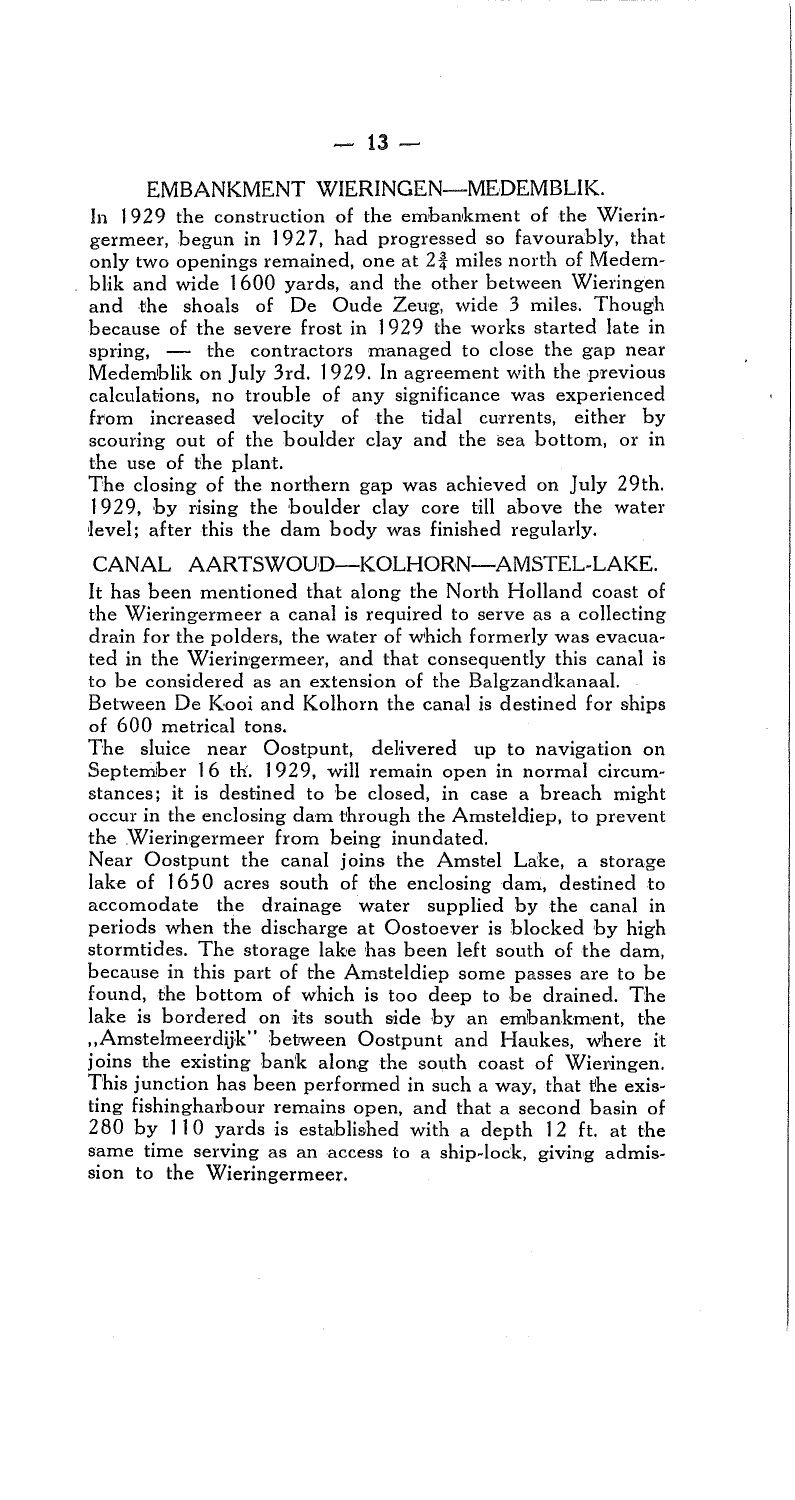### DREDGlNG OF CANALS AND MAIN DRAINS IN THE WIERINGERMEER.

The dredging of the required canals and main drains has already been started during the construction of the embankment between Wieringen and Medemb'lik; not only to facilitate the flow of the water towards the pumping stations, during the pumping and the gradual emerging of the former sea bottom, but also because dredging is the best and cheapest method of constructing these canals.

On behalf of the formation of the canals, about 12.000.000 cu. yd. was to be dredged, and for the main drains about 8.000.000 cu. yd., these huge quantities necessitated the be- ,ginning of the works in 1928 to secure on early completion.

### PARCELLING.

It is evident, that the above mentioned dredging operations could not be started before a general drainage scheme of the polder, establishing the trend of the canals, main drains and roads, the emplacement of the pumping stations and of the locks between the different sections of the polder, had been drawn up. This scheme was worked out in 1927.

According to the plan, the polder is subdivided into four sections, owing to the divergence of level in the different parts of the Wieringermeer; each section has its own water level, 4 ft. 8 in. below the surface of the lowest land in that section. Provisionally the water level in the four sections has been fixed respectively at  $15$  ft. 2 in.,  $17$  ft. 5 in.,  $19$  ft. 8 in., and 22 ft. 0 in. below normal Amsterdam Level.

### *Communication in and with the new polder.*

The main drainage canals, at the same time destined for navigation, have been traced generally along, the borders of the sections, and are to be connected by locks ( total number 6). By other shiplocks near De Haukes, Den Oever, Medembli'k and Kalhorn (all of them finished already) these canals wiH be in communication with the surrounding waterways. The two first mentioned locks give admission to normal canals, the dimensions of which are calculated for ships of 80 to 100 metrical tons and 40-tons motorbarges, while the locks near Kolhorn and Medemblik give admission to a canal between these two places, adopted to ships of 200 to 300 tons and 80-tons motorbarges.

For communication by land a main road, connected with the arterial road from North Holland along the enclosing dam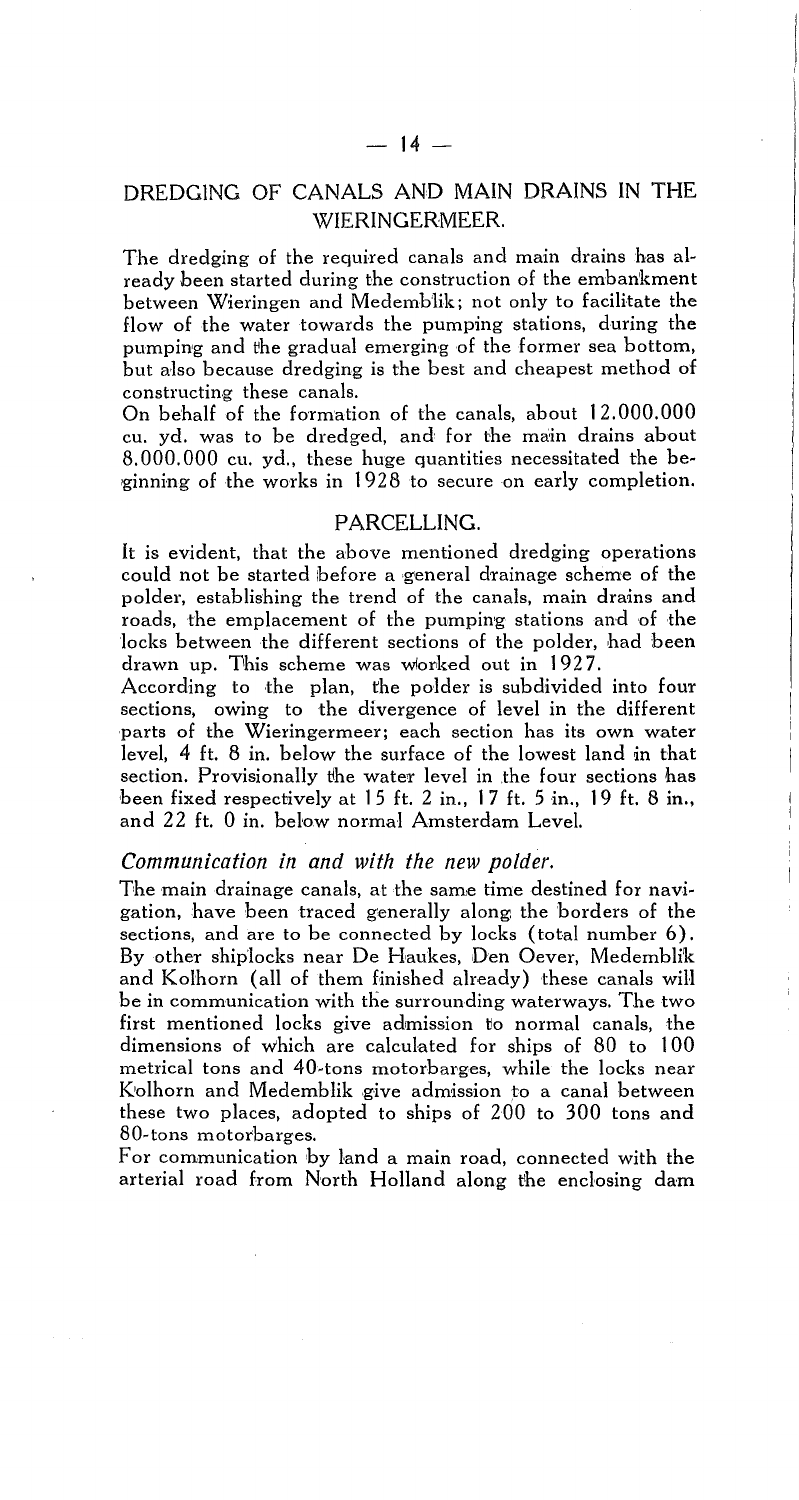to Friesland, is projected from Den Oever to the planned central locality of rhe polder, and from there to different localities at the periphery, like Medemblik, Lambertschaag, Aartswoud, Kolhorn; also to De Haukes, in connection with the arterial road over Van Ewijckssluis southwestward. This network of roads is projected chiefly along the canals, and consequently along the borders of the polder sections, and will provide the polder with adequate means of communication within its boundary as well as with the surrounding

### *Mound in the polder.*

districts.

The planned central locaiity is projected in section III, on the border of section IV; in that place a mound has been built with a crest, measuring 110 by 220 yards, at a height of 6 ft. 6 in. above normal Amsterdam Level. Upon this mound several public buildings will be erected; in case of an unlooked for rupture of the polder embankment, it can be used as a temporary refuge for the population, dwelling in the neighbourhood with their cattle.

### *Dimensions of parcels.*

The polder has been parcelled chiefly in accordance with the system, recommended by a Royal Commission under presidency of Mr. L o v i n k: each parcel will have a surface of about 40 acres, with a length of 880 yards and a width of 275 yards. The short ends are bordered by a metalled road on one side and by a collecting drain accessible to scows on rhe other side.

In consequence of the desirability, expressed by certain specialists, of trying another system, in some parts of the polder, this system has been projected, the parcels of which have a length varying from 550 to 1650 yards, and a width in some cases differing also from that of the parcels, according to the general system. In this system ample opportunity is offered to transport the agricultural products from the land to the factories with ships of 80 to 100 metrical tons.

### *Free space underneath bridges.*

Originally the free space between the water level and the lower part of the bridges was projected at  $8\frac{1}{2}$  ft.; afterwards it was increased to 13 ft.; in view of the encumbrance of road traffic to be caused by the rather long slopes, the number of bridges has been limited as much as possible.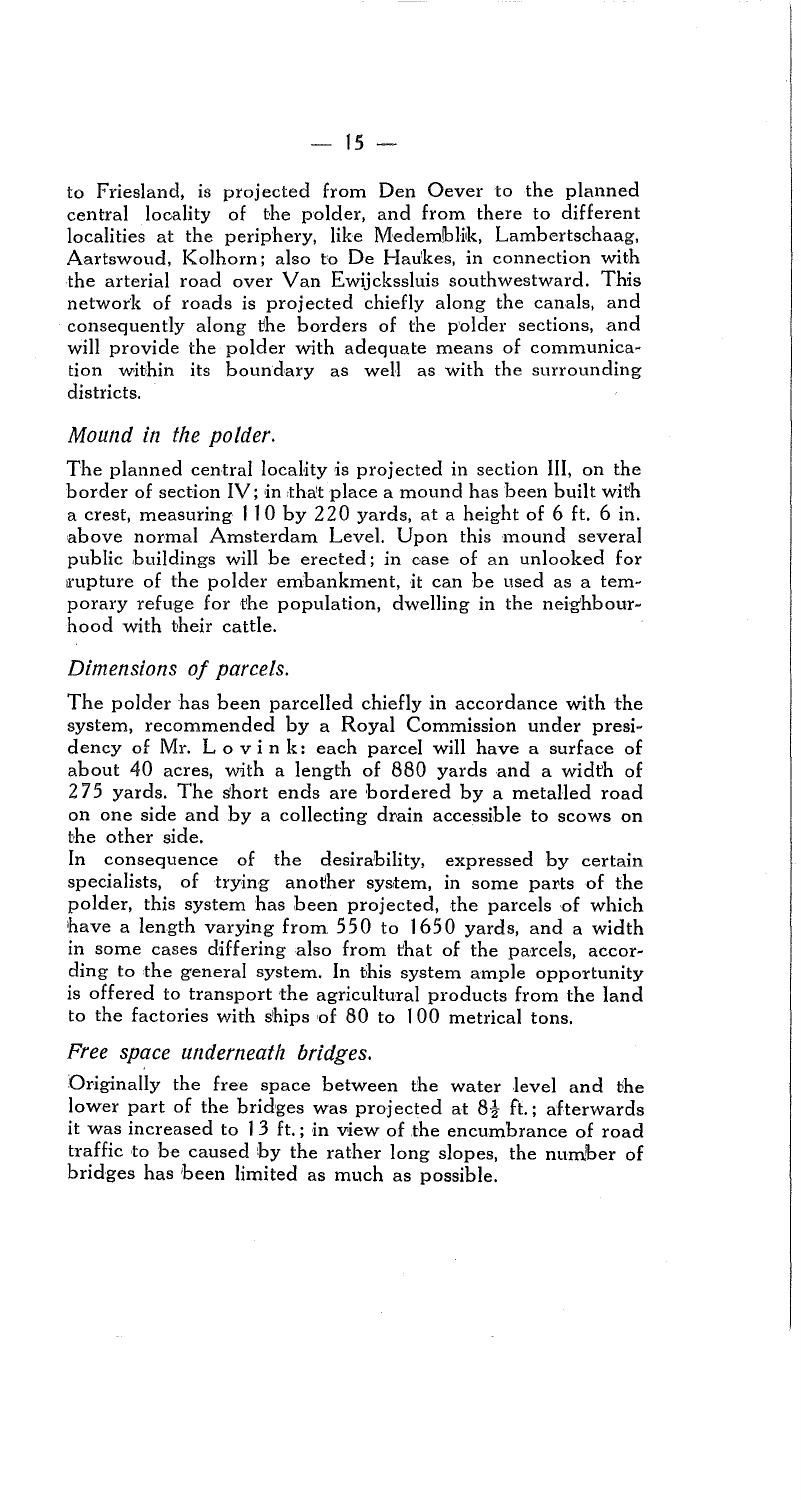### *Residences.*

The centres of habitation of the future population, the exact emplacements of which cannot be decided on yet, are planned along the main roads at distances of about  $2\frac{1}{2}$  miles.

### DRAINAGE OF THE POLDER.

The initial draining of the sea water, entrapped by closing the embankment, is done by two pumpingstations near Medemblik and Den Oever; afterwards they will be used to keep the polder dry.

In order to meet the far reaching requirements of modern agriculture in relation to the capacity of the pumping stations, this capacity must be able to maintain the ahove mentioned water levels within a fluctuation of less than **1** 0 in. As a consequence of this exigency, the pumping stations will be capable of emptying the polder within 8 months, provided that they will function continuously and the polder is expected to be dry in the autumn of 1930.

The drainage of the polder has been distributed over two stations, in order to obtain more safety in case of trouble. And since the pumping plant of the station near Medemblik is driven by electricity and near Den Oever by gasoil (Dieselengines), the drainage will not be dependent on one kind of fuel: an advantage of much interest in case of a stagnation in the supply of one of these fuels.

The "Lely", the pumping station near Medemblik, has 3 centrifugal pumps with vertical shafts, driven by regulable electro motors with a normal speed of 107 rounds per minute; the capacity of each pump is 86.000 gallons per minute wibh an average head of 20 ft.

Under normal circumstances each of the three pumps will drain one section of the polder, viz. the sections II, III (partially) and IV while the complex of intake passages has been planned in sudh a way, that in case of trouble with one of the pumps any section can be drained by any one of the other pumps.

The "Leemans", the pumping station near Den Oever, contains two centrifugal pumps with horizontal shaft directly coupled to six cylinder Diesel engines; the pumps have each a normal capacity of 61. 100 gaHons per minute with an average head of 17 ft. 5 in., while the speed is regulable between 125 and 175 r.p.m. Under normal circumstances each pump is to drain one section viz. the sections I and Ill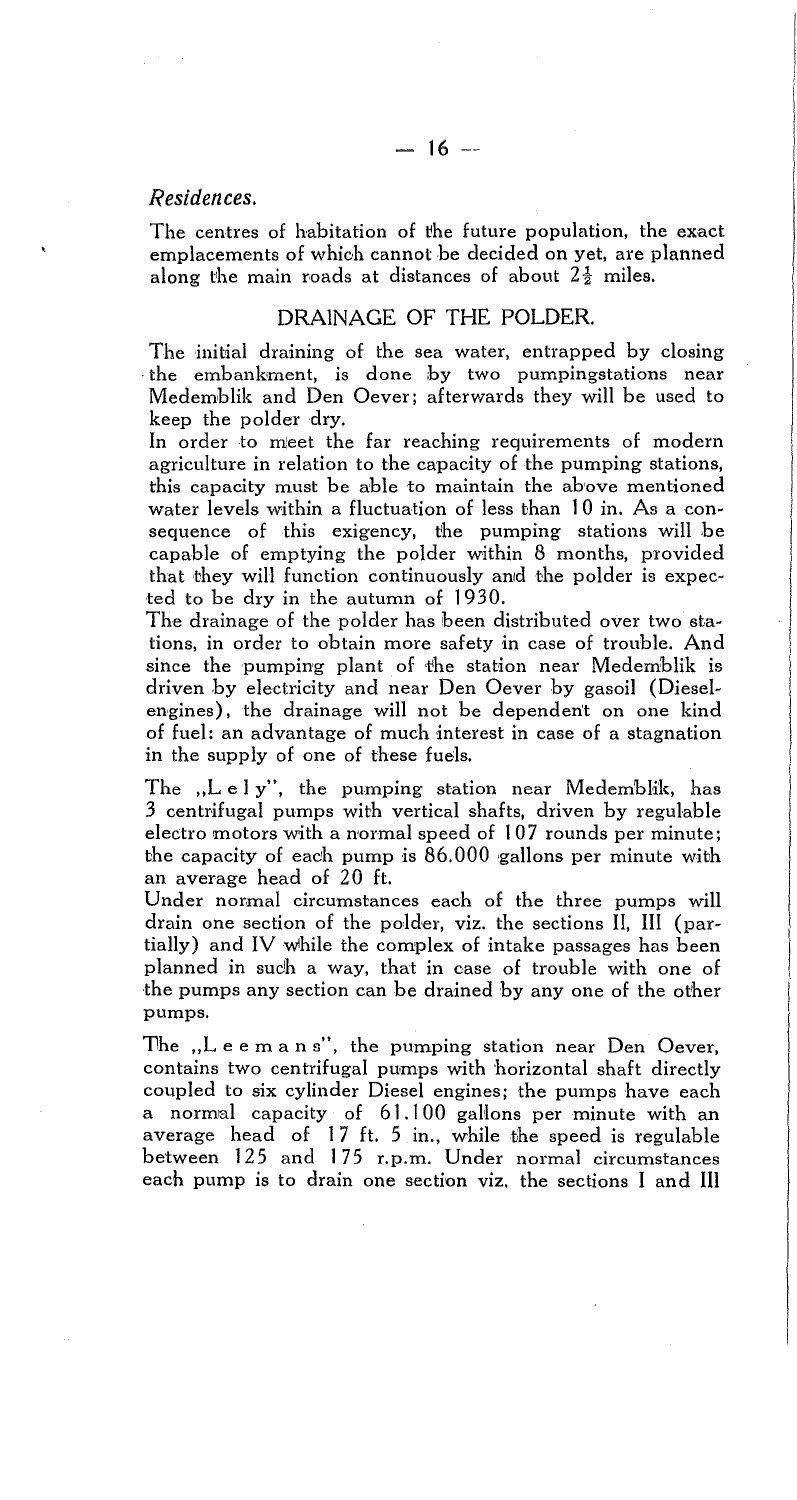(partially). In this station too the intake passages allow to drain any section with any pump. Part of the building has been reserved for an eventually needed third pump. According to the description above, section III, *by* far the largest, is to be drained in both places.

When functioning together, the two pumpingstations can remove 380.000 gallons of water per minute under normal circumstances, or 5. 5 00. 000 gallons each day.

During the initial draining, however, a much higher capacity is obtained, as the head is much lower; and besides especially constructed impellers are used in the pumps; consequently during the first months of this period the capacity is increased to nearly 9.000.000 gallons per day.

### WORKS IN THE POLDER.

It is evident that, after the entrapped water has been removed and the sea bottom in the embanked area has emerged, much work will have to be done to make the soil suitable for cultivation and for habitation.

Besides the construction of roads, this work includes the excavation of feeding drains with a total length of about  $750$ miles, and of ditches with a total length of about 25.000 miles (i.e. equal to the circumference of the earth) if the distance of the ditches is to be  $16\frac{1}{2}$  ft. and a length of about 12.500 miles, if that distance is to be 33 ft.

These figures in some degree give an idea of the task waiting,

### DISPOSAL OF THE LAND.

It has not yet been decided, in what way the land is to be disposed of, after it has been made cultivable. With reference to this question the government have requested an advice from a Royal Commission under presidency of Mr. V i s s er in g.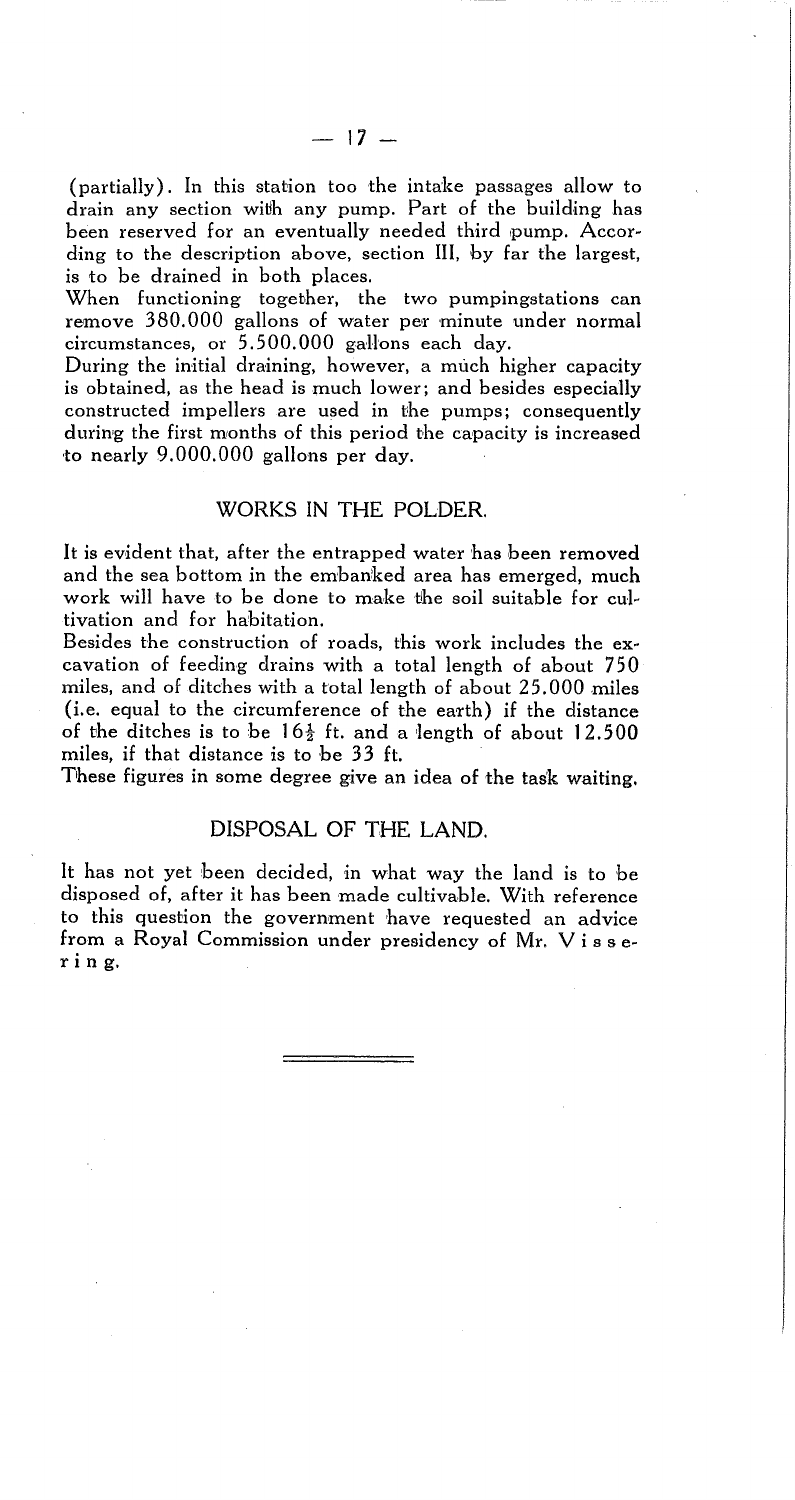## The experimental polder near Andijk.

 $\prod_{k=1}^{n}$  $N$  the first album issued, it has been mentioned, that in 1927 an experimental polder of 100 acres has been embanked near Andij'k, on the coast, between Medemblik and Enkhuizen, destined to research in relation to removing the sea salt from the soil and in relation to preparing the soil for cultivation.

The first requirement in behalf of an economical development of the reclaimed parts is, that agriculture ought to be carried on under conditions as favourable as possible. To this end care must be taken from the start, that the soil is treated according to such metlhods as will ensure bhe best output.

The land to be reclaimed has been covered by the seawater for centuries, and is heavily charged with salt. The grounds of the northwestpolder (Wieringermeer) have a mean salinity of  $2\%$ , those of the S.W., S.E. and N.E. polder have a salinity respectively of  $1\frac{1}{2}\%$ ,  $\frac{3}{4}\%$  and  $\frac{1}{2}\%$ . These percentages show dearly the influence of the fresh water, carried to the Zuyderzee from the surrounding districts and by the rivers Vecht, Eem, Yssel, Zwarte Water, etc.

The Royal Commission under presidency of Mr. L o *v* i n k, in their report, dated 1924, advocated strongly the desirability to try the practical application of the different recommended methods of preparation of the soil in an experimental polder, before applying them on a large scale in the first reclaimed polder.

The Government agreed with this proposal, and in 1926 the embanking was started of a small part of the Zuyderzee, outside the areas to be reclaimed, but wibh a bottom, the character of which resembled that of the future polders, and therefore very suitable to the purpose.

The outlay of the experimental polder has been approximately £ 83.000. This amount is rather large in comparison to the gain of 100 acres of land, but the purpose of the enterprise lay elsewhere. By applying the outcome of the research, it will probably be possible to raise the output of the reclaimed soil of the Wieringermeer to its normal value a few years sooner than would have been the case without an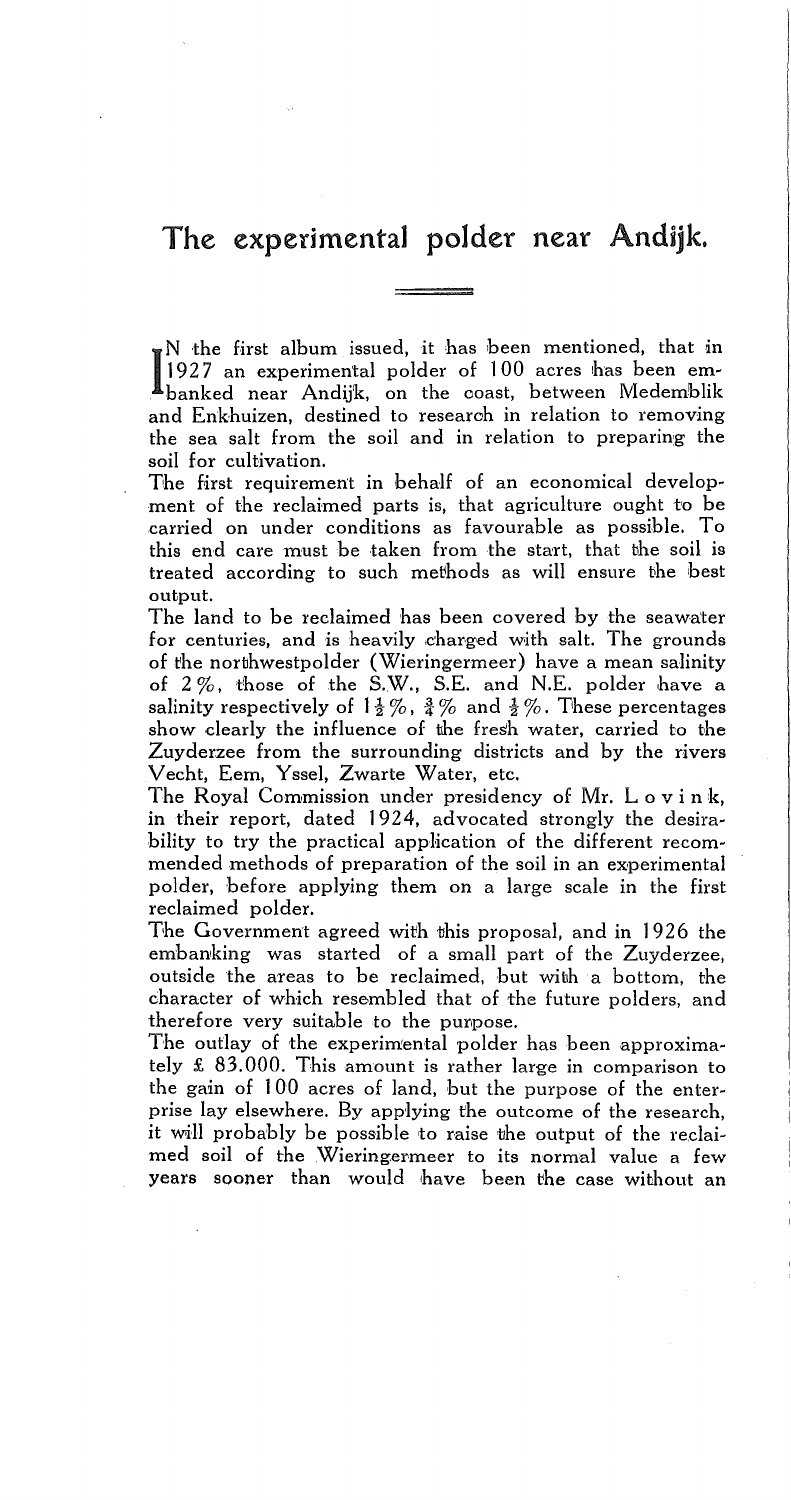experimental polder. Moreover, expert cultivation will show in the output, and consequently the selling value of the land need not be influenced unfavourably by contrarieties caused by cultivation without expert information. When criticizing the outlay of the experimental polder, it must be measured by its general economical value, and not by the cost per acre of the land.

The cultivation of the experimental polder could not begin before it had been pumped dry (in August 1927) and various operations in relation to drainage had been performed. After this, a few wooden buildings have been erected, viz. a farm and laboratories for agricultural, microscopic and soil research.

Research in the experimental polder is threefold:

- a). physico-chemical soil research to collect data in relation to the leaching out of the soil, the transmutation of natron-clay into lime-clay, and the properties important to soil-structure;
- b). micro-biological research, to obtain insight into the gradual transition of sea bottom to cultivated soil, as far as lower organisms act a part in this change;
- c). laying-out of experimental plots to collect evidence about the possibilities of cultivation during the different stages of evolution of these young soils. Obviously this evidence cannot serve as a fixed measure,

as circumstances will often be quite different in the Wieringermeer, but the outlook will be enlarged and the rational cultivation of the reclaimed land in the Zuyderzee will profit by it.

One of the most important problems dealt with in the experimental polder concerns the ditching. Formerly in new soils open ditches were considered, indispensable though they were an encumbrance and demanded much care; hence the question has been raised wnether the required efficiency can be obtained by a more economical drainage system.

In the experimental polder open ditches deep from 24 to 36 in. at distances of 27 ft. are being compared systematically with open ditches deep from 12 to 18 in. at distances of  $13\frac{1}{2}$  ft. and with series of under-drains at depths from 36 to 44 in. at distances of 27 ft.

The results obtained in the polder with different crops are very satisfactory as yet.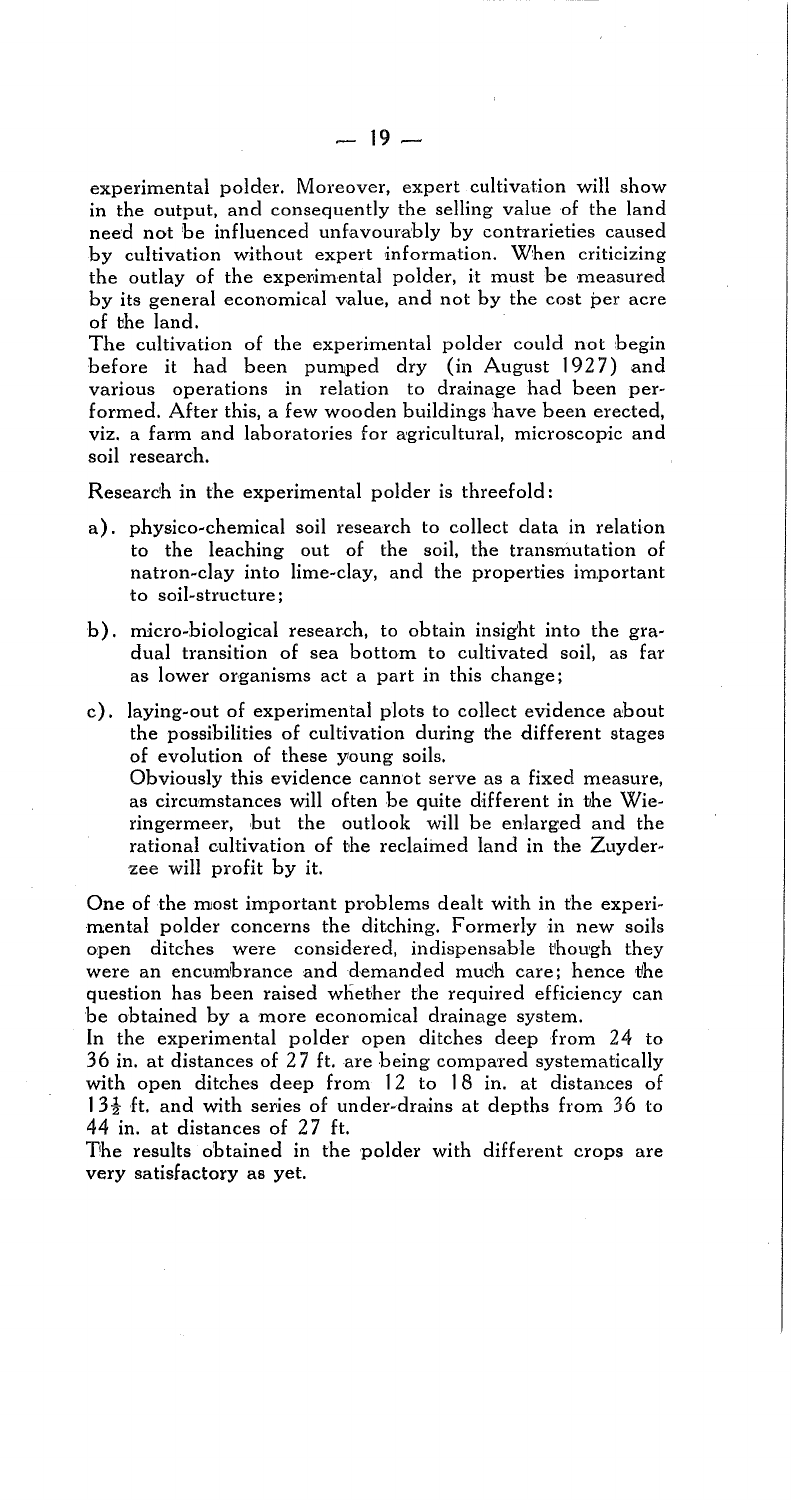In 1928 already, the mixtures of grasses and clover gave an excellent crop with a large output; the clovers too gave a .good yield; the development of the pigeonbeans was moderate and the other crops flourished well.

As a consequence of the rigorous winter, the soil structure was remarkably good in spring. 1929.

By contrast with the preceding year, in 1929 nearly the whole polder could be cultivated; in consequence, an opportunity was created to study the development of the crops with the different drainage systems.

By the laying-out of experimental plots for fertilizers sown with oats, peas, beetroot and mustard, the need of nitrogen, phosphor and potassium of the new soil has been investigated. The condition of different crops sown in plots without any manure and the exceptional 1uxuriant growth of herbs, led to the presumption, that manuring will not be necessary provisionally for this young and heavy clay with an excellent structure. Stabledung was also experimented with.

**In** another part of the polder experiments were undertaken with horticultural crops, and trees, of interest to young polders, were planted.

**In** general the crops showed a tendency to short straw ( or leaves) ; relatively the output of grain ( or roots and bulbs) has been higher than the output of straw (or leaves). The weights of volume-unities were normal. The results of the laying-out of pastures were satisfactory in general.

 $\begin{array}{cc} \ast & \ast \\ \ast & \ast \end{array}$ 

Persons desiring to visit the experimental polder under ,guidance have an opportunity of doing so every Tuesday and Friday afternoon at 2 o'clock. For visits at other times a written application should be made to the agricultural agent, ir. W. A. BOSMA, Andijk (West) near Medemblik.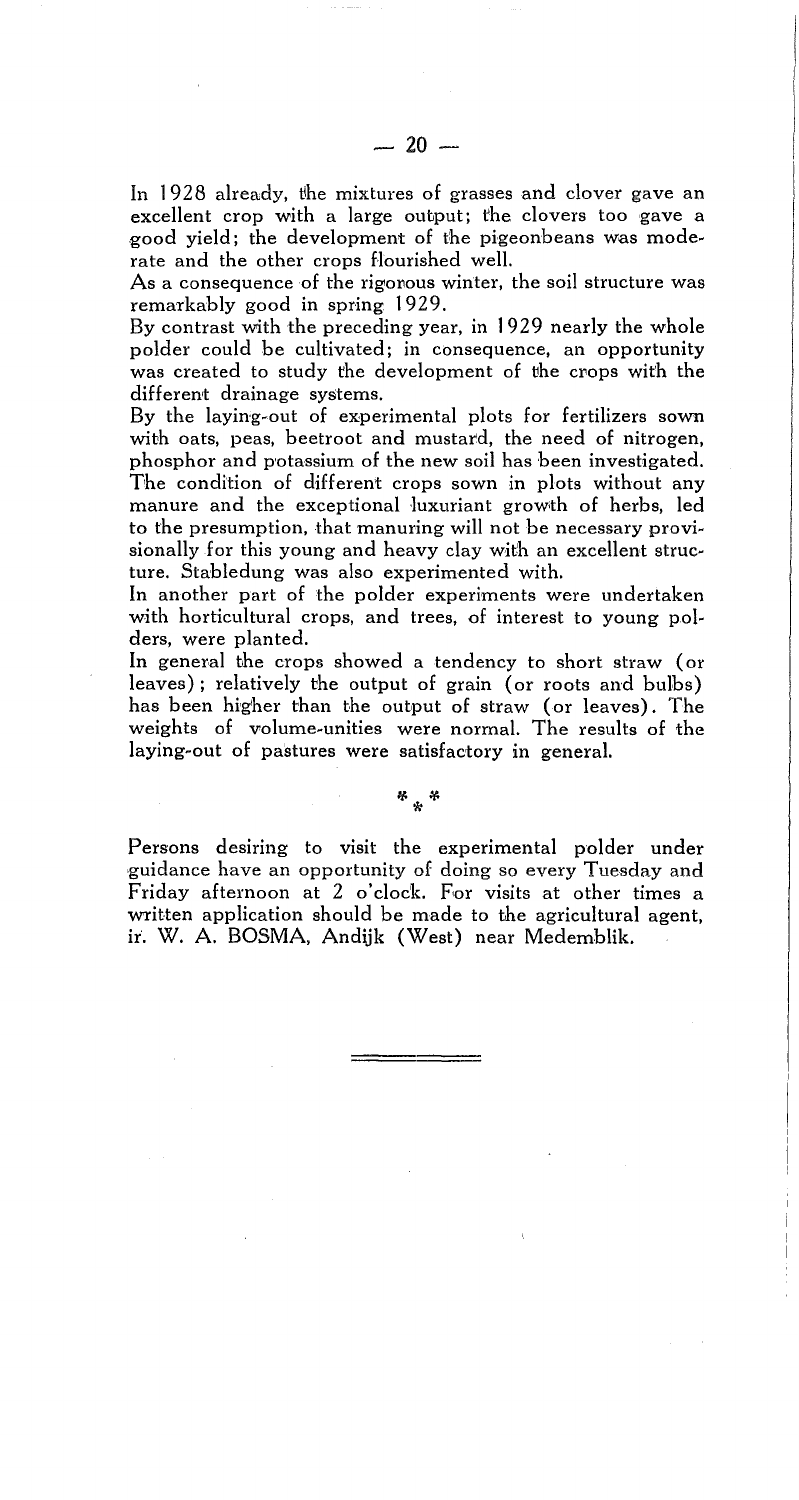## Costs of the works,

THE question of the costs of<br>much interest to overlook it.<br>In 1924 the costs and profi <sup>\*</sup>HE question of the costs of the undertaking is of too muoh interest to overlook it.

In 1924 tihe costs and profits have been evaluated as follows:

| Works to be<br>executed                              | Costs                                 | Total outlay  | Evaluated<br>profits                  |  |
|------------------------------------------------------|---------------------------------------|---------------|---------------------------------------|--|
| A. Enclosing dam.                                    | £<br>7.500.000.-                      | £ 7.500,000,- | £10.000.000.                          |  |
| <b>B. Reclamations:</b>                              |                                       |               |                                       |  |
| $N.W.$ polder                                        | $3.100.000 -$<br>$\ddot{\phantom{a}}$ |               | 3.600.000.<br>$\overline{\mathbf{z}}$ |  |
| $S.W.$ polder                                        | $\cdot$ 8.400.000.                    |               | 10.000.000.<br>$\ddot{\phantom{a}}$   |  |
| $S.E.$ polder                                        | , 11.900,000.                         |               | 18.300.000.<br>,                      |  |
| $N.E.$ polder                                        | $7.000.000 -$<br>$\mathbf{H}$         |               | 10.100.000                            |  |
| Total costs till the                                 |                                       |               |                                       |  |
| land has reached its                                 |                                       |               |                                       |  |
| normal value                                         | £ 30.400.000.                         |               |                                       |  |
| Output of the land                                   |                                       |               |                                       |  |
| till then                                            | $7.900.000 -$                         | , 22.500.000. |                                       |  |
|                                                      | $Total$                               | £ 30.000.000. |                                       |  |
| Interest $(5 \%)$ till then $\ldots \ldots$          |                                       | , 15.300.000. |                                       |  |
|                                                      |                                       | £ 45.300.000. | £ 52.000.000.                         |  |
| C. Requirements of national defence<br>and fisheries |                                       | Memorial      |                                       |  |

According to a later communication of the **Government,**  however, the construction of the enclosing dam, calculated with the prices of 1928, will require a total amount of £ 10. 700.000, or £ 3.600.000 more than the evaluation of 1924; while the reclamation of the Wieringermeer (N.W.-polder) c.a. will cost  $£ 5.000.000$  or  $£ 1.900.000$  more.

This rise of costs is caused by 'three factors, viz.:

- 1st The rise of the level of the prices of public works, in particular of dredging;
- 2nd higher demands made to the works during the construction;

ï

3rd more expensive execution of the works in the open sea than could have been foreseen.